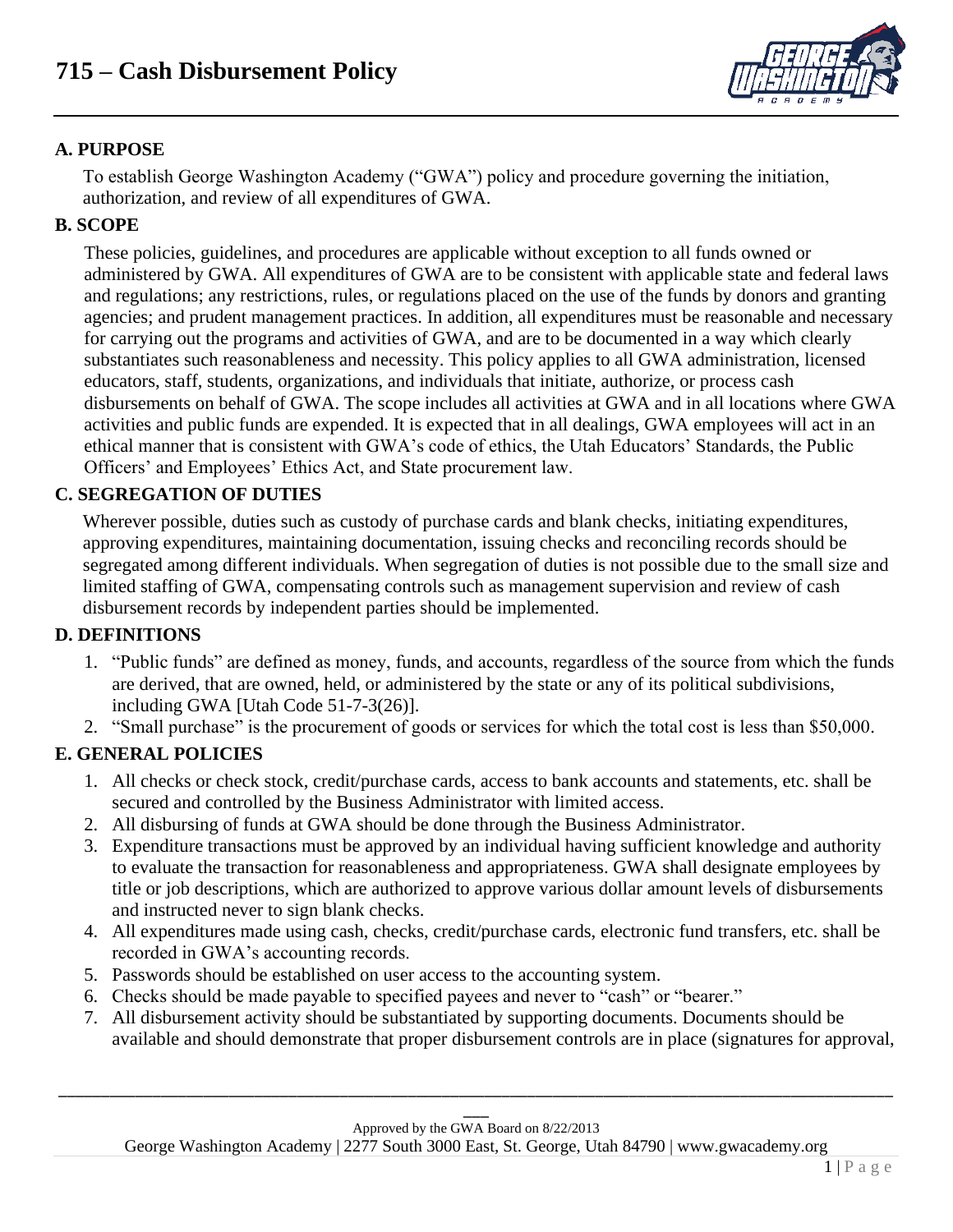purchase orders, receipts, invoices, bids or quotes, reimbursement forms, travel forms, journal entries, reconciliations, etc.).

- a) Quotes shall contain the following information:
	- (1) Date received or dates that the quoted price is valid, delivery date

**\_\_\_\_\_\_\_\_\_\_\_\_\_\_\_\_\_\_\_\_\_\_\_\_\_\_\_\_\_\_\_\_\_\_\_\_\_\_\_\_\_\_\_\_\_\_\_\_\_\_\_\_\_\_\_\_\_\_\_\_\_\_\_\_\_\_\_\_\_\_\_\_\_\_\_\_\_**

(2) Company name, address

- (3) Each item, description or specifications, unit, total price, and quantity listed
- (4) Shipping and freight charges
- b) Quotes may be obtained and documented by printing pages from a website; however, all of the quote elements must be documented. Better prices are usually obtained by contacting vendors directly. Telephone quotes must be documented and include all quote elements. Written quotes should be requested on the vendor's letterhead.
- 8. Bank and credit card statements should be reviewed and accounts reconciled in a timely manner. Activity accounts should be reviewed quarterly by the custodian of the activity.
- 9. GWA must comply with applicable GWA and state purchasing laws.
- 10. Expenditures will follow the guidelines outlined in the State Procurement Code (Utah Code 63G6a) and federal purchasing laws, or GWA will adopt stricter policies.
- 11. Contracts must follow the guidelines outlined in the State Procurement Code, specifically regarding the length of multi-year contracts [Utah Code 63G-6a-1204(7)].
- 12. Construction and improvements must comply with the provisions of the State Procurement Code (Utah Code 63G-6a), the Utah State Board of Administrative Rules, and Title IX.
- 13. Exclusive contracts must comply with the guidelines outlined in the State Procurement Code (Utah Code 63G-6a), GWA's procurement policy, and the Utah Public Officers' and Employees' Ethics Act (Utah Code 67-16).
- 14. Purchases of goods or services with GWA funds for personal use or personal gain are strictly prohibited; see the Utah Public Officers' and Employees' Ethics Act (Utah Code 67-16).
- 15. Multi-year contracts must comply with Utah Code 63G-6a-1204.
- 16. Construction and improvements must comply with the provisions in Utah Code 63G-6a.

# **F. GWA PROCUREMENT THRESHOLDS**

GWA's procurement policy shall be followed for all qualifying purchases of goods or services. The procurement policy should include the basic items:

- 1. Small Purchases
	- a) The "individual procurement threshold" for GWA is \$1,000. This is the maximum amount that GWA can expend to obtain a single item/service from one vendor at one time without requiring competitive purchasing (Utah Code 63G-6a-408).
	- b) The "single procurement aggregate threshold" for GWA is \$5,000. This is the maximum amount that GWA can expend to obtain multiple procurement items/services from one vendor at one time. This includes any combination of individual procurement items costing less than \$1,001 purchased from one vendor at one time, not to exceed in total \$5,000 (Utah Code 63G6a-408).
	- c) The "annual cumulative threshold" for GWA is \$50,000. This is the maximum total annual amount that GWA can expend to obtain procurement item(s) from the same vendor during the fiscal year (July 1—June 30). If a purchase exceeds \$50,000, it is not considered a small purchase and shall be processed through a bidding process or a request for proposal (RFP) process (Utah Code 63G-6a-408 and R33-3).

George Washington Academy | 2277 South 3000 East, St. George, Utah 84790 | www.gwacademy.org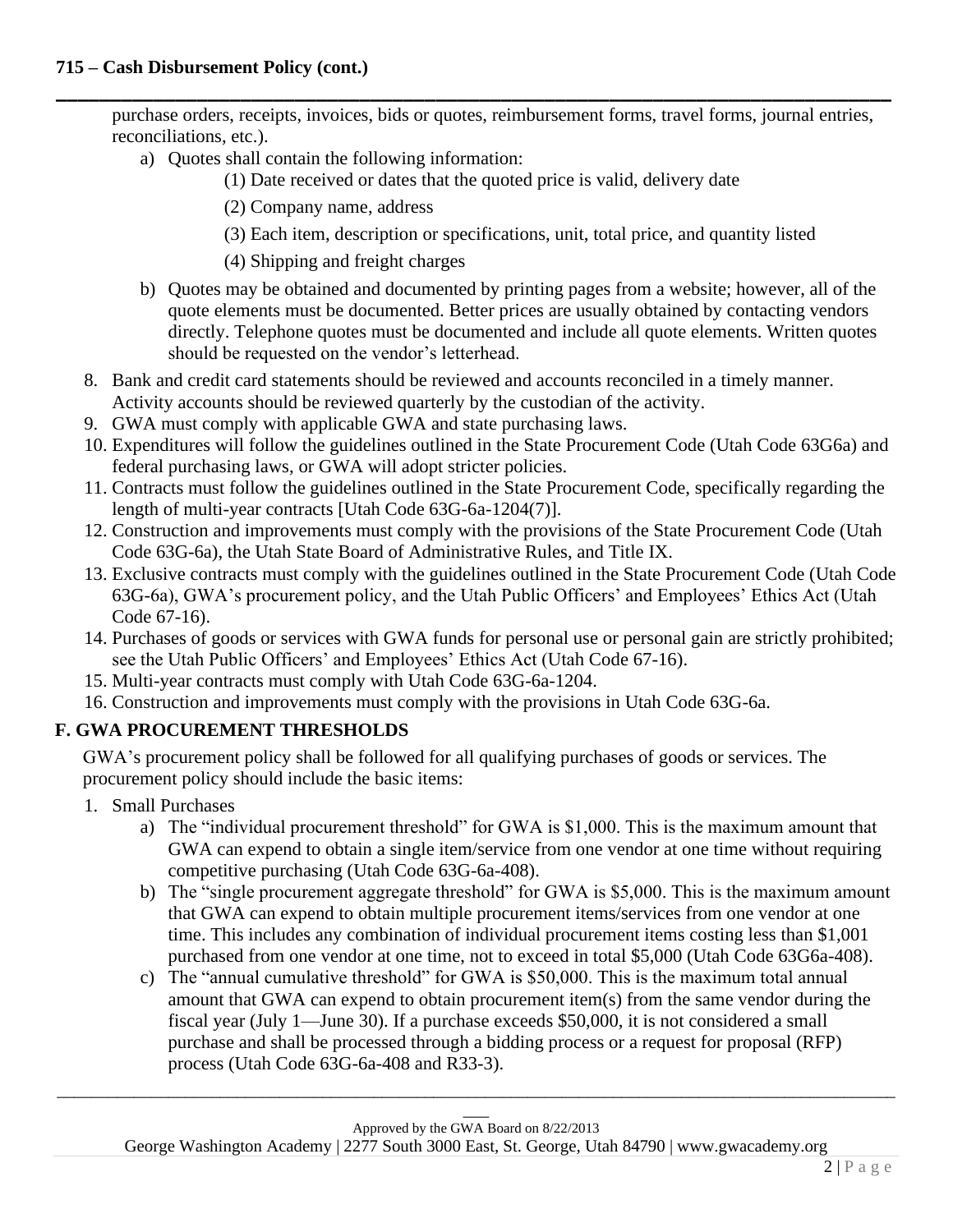- **\_\_\_\_\_\_\_\_\_\_\_\_\_\_\_\_\_\_\_\_\_\_\_\_\_\_\_\_\_\_\_\_\_\_\_\_\_\_\_\_\_\_\_\_\_\_\_\_\_\_\_\_\_\_\_\_\_\_\_\_\_\_\_\_\_\_\_\_\_\_\_\_\_\_\_\_\_** d) Professional services, such as architectural, engineering, accounting, legal, or consulting services less than \$100,001 shall be acquired using a competitive bidding or RFP process, or by selecting a provider from an approved potential vendor list created using an invitation for bids or an RFP under provisions in Utah Code 63G-6a-403 and 404.
	- 2. Reoccurring Purchase Over Annual Cumulative Threshold
		- a) If purchases from the same vendor are ongoing, continuous, and regularly scheduled, and exceed the annual cumulative threshold of \$50,000 during the fiscal year, a contract shall be utilized if feasible [Utah Code 63G-6a-408(6)].
	- 3. Artificially Dividing a Purchase
		- a) Utah Code 63G-6a-408 makes it unlawful to intentionally divide a procurement purchase into one or more smaller purchases to divide an invoice or purchase order into two or more invoices or purchase orders, or to make smaller purchases over a period of time.
			- (1) This means that intentionally splitting a purchase of similar items that would typically be purchased at the same time from the same vendor to avoid requiring competitive quotes is unlawful (e.g., uniforms, club or athletic equipment, textbook orders, etc.). This includes dividing the purchases or invoices over a period of time, or making separate purchases over a period of time. Purchase splitting often occurs when making purchases on a purchase card. Employees should not split invoices to stay under daily purchase limits on purchase cards or the established purchasing thresholds.
			- (2) It may be determined after an order is placed or received that a large enough quantity was not ordered or the correct sizes were not obtained, and that additional items must be ordered. If this occurs, the employee initiating the purchase must include a written explanation of the purpose of the purchase and justification as to why it is not considered splitting a purchase. This should be retained with the vendor invoice.
			- (3) Penalties for violating this statute are outlined in Utah Code 63G-6a-2305 and 2306. Penalties range from a class B misdemeanor to a second degree felony, depending on the total value of the divided procurements.
	- 4. Hospitality Gifts, Gratuities, Kickbacks, or Position and Influence
		- a) "Contract administrator" means a person who administers a current contract, on behalf of GWA, including making payments relating to the contract, ensuring compliance with the contract, auditing a contractor in relation to the contract, or enforcing the contract (Utah Code 63G-6a-2304.5).
		- b) **"Interested person"** is a person interested in any way in the sale of a procurement item or insurance to GWA (Utah Code 63G-6a-2304.5).
		- c) **"Procurement participant"** means a person involved in:
			- (1) Administering, conducting, or making decisions regarding a standard procurement process.
			- (2) Making a recommendation regarding award of a contract or regarding a decision to obtain a procurement item for a particular person.
			- (3) Evaluating a quote, bid, or response.
			- (4) Awarding a contract or otherwise making a decision to obtain a procurement item from a particular person (Utah Code 63G-6a-2304.5).
		- d) **Hospitality Gift**

\_\_\_\_\_\_\_\_\_\_\_\_\_\_\_\_\_\_\_\_\_\_\_\_\_\_\_\_\_\_\_\_\_\_\_\_\_\_\_\_\_\_\_\_\_\_\_\_\_\_\_\_\_\_\_\_\_\_\_\_\_\_\_\_\_\_\_\_\_\_\_\_\_\_\_\_\_\_\_\_\_\_\_\_\_\_\_\_\_\_\_\_\_\_\_\_\_\_

George Washington Academy | 2277 South 3000 East, St. George, Utah 84790 | www.gwacademy.org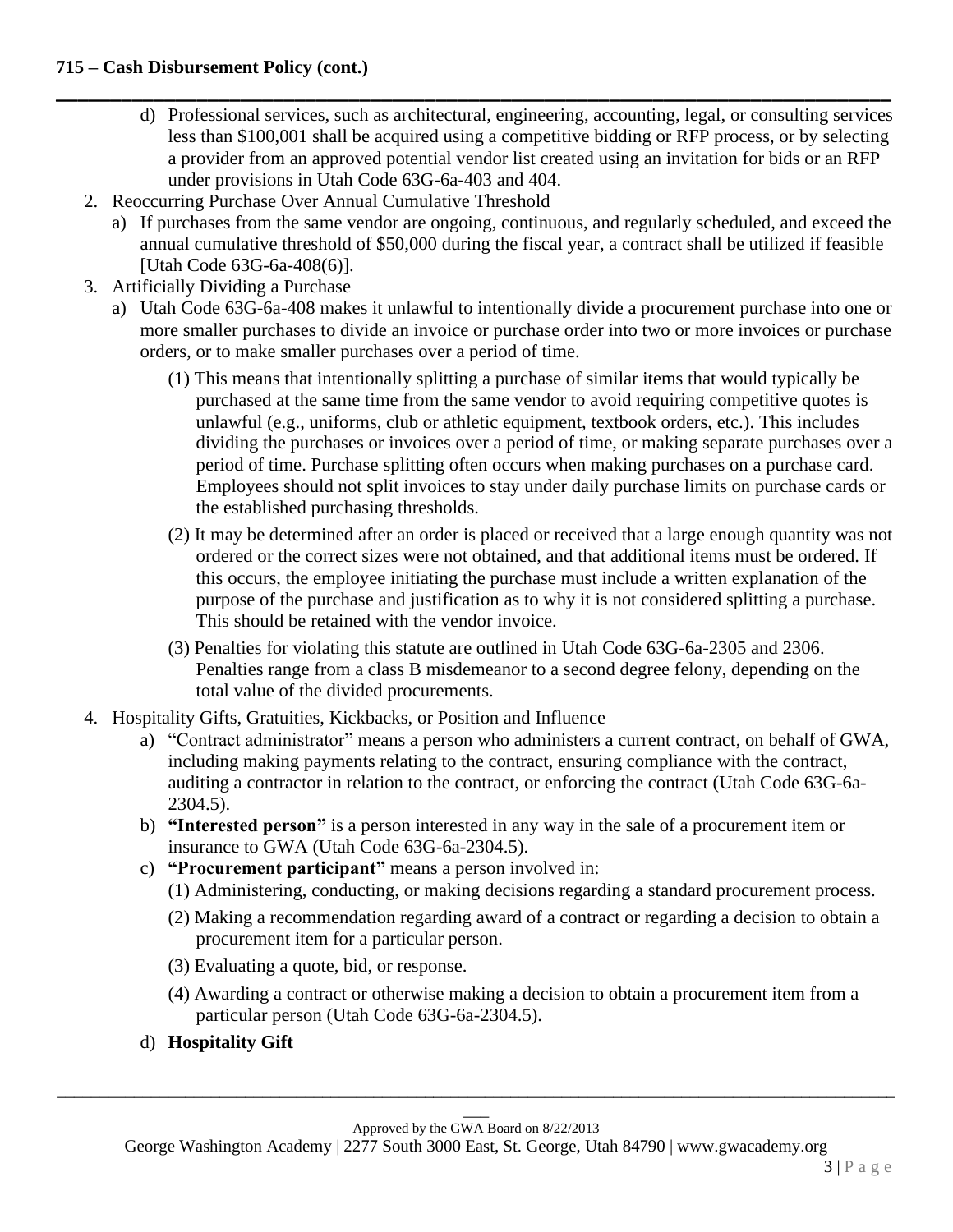"Hospitality gift" means a promotional or hospitality item, including, a pen, pencil, stationery, toy, pin, trinket, snack, nonalcoholic beverage, or appetizer. This does not include money, a meal, a ticket, admittance to an event, entertainment for which a charge is normally made, travel, or lodging (Utah Code 63G-6a-2304.5).

**\_\_\_\_\_\_\_\_\_\_\_\_\_\_\_\_\_\_\_\_\_\_\_\_\_\_\_\_\_\_\_\_\_\_\_\_\_\_\_\_\_\_\_\_\_\_\_\_\_\_\_\_\_\_\_\_\_\_\_\_\_\_\_\_\_\_\_\_\_\_\_\_\_\_\_\_\_**

- (1) Utah Code 63G-6a-2304.5 states that the total value of all hospitality gifts given, offered, or promised to, or received or accepted by the "procurement participant" or "contract administrator" in relation to a particular procurement or contract must be less than \$10; the total value of all hospitality gifts given, offered or promised to, or received or accepted by, the "procurement participant" or "contract administrator" from any one person, vendor, bidder, responder, or contractor in a fiscal year must be less than \$50.
- (2) Any hospitality gift exceeding the \$10 and \$50 threshold is considered a gratuity, and the provisions below apply.

#### e) **Gratuities**

"Gratuity" means anything of value, including money, a loan at an interest rate below the market value or with terms that are more advantageous to the person receiving the loan than terms offered generally on the market, an award, employment, admission to an event, a meal, lodging, travel, or entertainment for which a charge is normally made (Utah Code 63G-6a-2304.5).

- (1) Utah Code 63G-6a-2304.5 makes it unlawful:
	- (a) For an "interested person" to give, offer, or promise to give a gratuity to a "procurement participant" or an individual the person knows is a family member of the procurement participant.
	- (b) For a "procurement participant" to ask, receive, offer to receive, accept, or ask for a promise to receive a gratuity from an "interested person."
	- (c) For a contractor to give a gratuity to a "contract administrator" of the contractor's contract or an individual the contractor knows is a family member of a "contract administrator" of the contractor's contract.
	- (d) For a "contract administrator" of a contract to ask, receive, offer to receive, accept, or ask for a promise to receive, for the "contract administrator" or a family member of a "contract administrator," a gratuity from a contractor for that contract.
- (2) Penalties for violating this statute are established in Utah Code 63G-6a-2304.5 and 2306. The LEA will adhere to these penalties and report violations to the attorney general's office as required by statute.
	- (a) Interested person and contractors: penalties range from a class B misdemeanor to a second degree felony.
	- (b) Procurement participant and contract administrator: penalties range from a class B misdemeanor to a second degree felony and make employees subject to disciplinary action up to and including dismissal from employment.

# f) **Kickback**

"Kickback" means a gratuity given in exchange for favorable treatment in a pending procurement or the administration of a contract (Utah Code 63G-6a-2304.5).

(1) Utah Code 63G-6a-2304.5 makes it unlawful:

George Washington Academy | 2277 South 3000 East, St. George, Utah 84790 | www.gwacademy.org